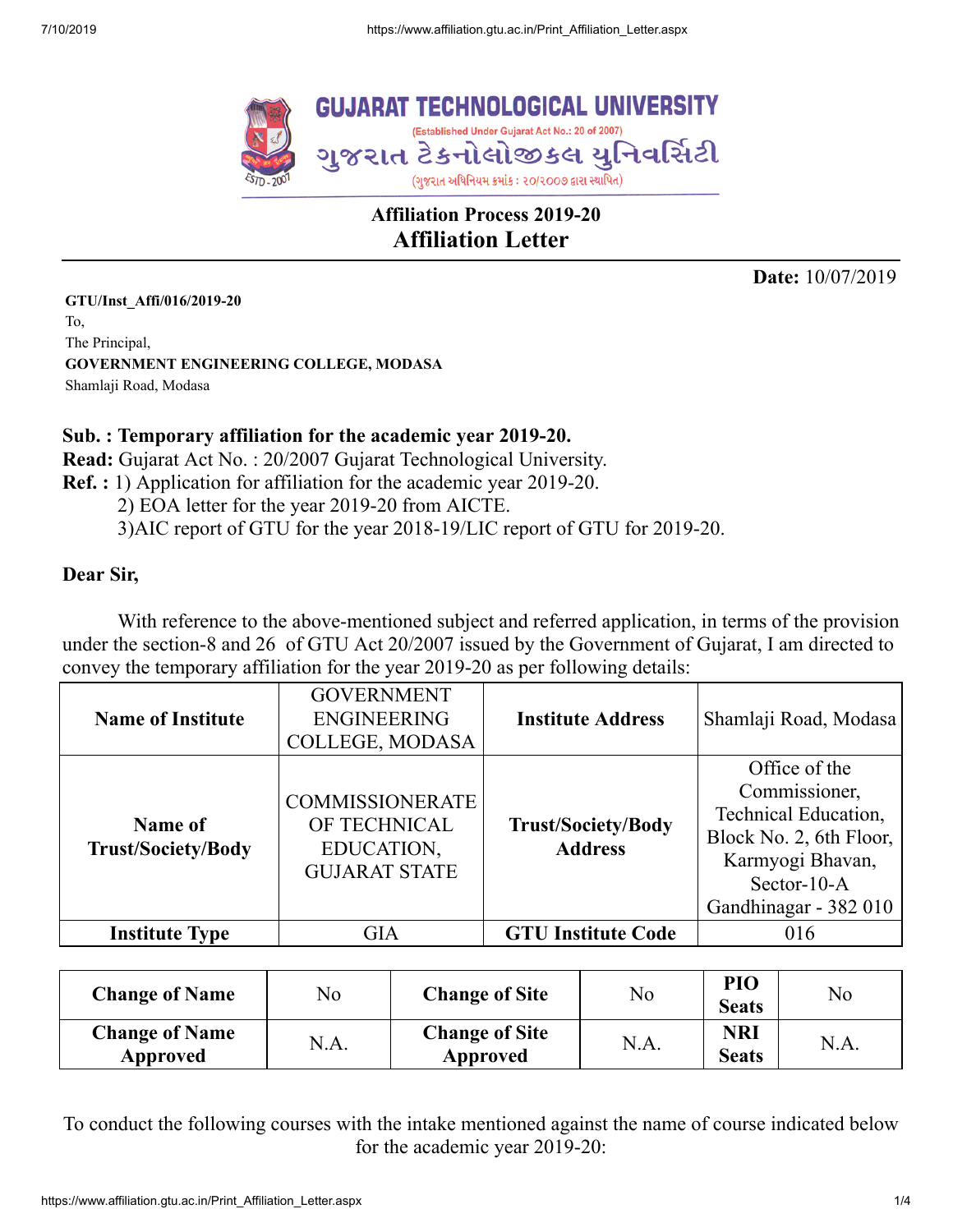| Level     | <b>Branch</b>                 | <b>Specialization</b> | <b>First</b><br><b>Shift</b> | <b>Second</b><br><b>Shift</b> | <b>First</b><br><b>Shift</b> | <b>Second</b><br><b>Shift 2019-</b> |
|-----------|-------------------------------|-----------------------|------------------------------|-------------------------------|------------------------------|-------------------------------------|
|           |                               |                       | 2018-19                      | 2018-19                       | 2019-20                      | <b>20</b>                           |
| <b>UG</b> | <b>CIVIL ENGINEERING</b>      |                       | 120                          |                               | 120                          |                                     |
| <b>UG</b> | <b>COMPUTER ENGINEERING</b>   |                       | 120                          |                               | 120                          |                                     |
| <b>UG</b> | <b>AUTOMOBILE ENGINEERING</b> |                       | 120                          |                               | 120                          |                                     |
| <b>UG</b> | MECHANICAL ENGINEERING        |                       | 120                          |                               | 120                          |                                     |
| UG        | ELECTRICAL ENGINEERING        |                       | 120                          |                               | 120                          |                                     |
|           | ELECTRONICS &                 |                       |                              |                               |                              |                                     |
| <b>UG</b> | <b>COMMUNICATION</b>          |                       | 120                          |                               | 120                          |                                     |
|           | <b>ENGINEERING</b>            |                       |                              |                               |                              |                                     |
| <b>UG</b> | <b>INFORMATION TECHNOLOGY</b> |                       | 120                          |                               | 120                          |                                     |
|           | <b>COMPUTER</b>               |                       |                              |                               |                              |                                     |
| PG        | ENGINEERING(SOFTWARE          |                       | 18                           |                               | 18                           |                                     |
|           | <b>ENGINEERING)</b>           |                       |                              |                               |                              |                                     |
|           | <b>CIVIL</b>                  |                       |                              |                               |                              |                                     |
| PG        | ENGINEERING(TRANSPORTATIO     |                       | 18                           |                               | 18                           |                                     |
|           | N ENGINEERING)                |                       |                              |                               |                              |                                     |

To above mentioned approval is subject to the condition that institute shall follow and adhere to the regulations, guildelines and direction issuued by AICTE and GTU from time to time and the undertaking / affidavit given by the insitute along with the application submitted by the institution.

## **The following compliances are required to be done by your Institute/College Immediately.**

## **→ Observation by AIC/LIC committee(if any):**

 $\rightarrow$  Provide Sufficient International Journals, E-Journals, Library books titles & Volumes are purchase as Prescribe by AICTE Norms.

 $\rightarrow$  Provide facility to develop skill knowledge as per requirement of curricula.

 $\rightarrow$  Administrative staff is to be appointed as per norms.

 $\rightarrow$  Provide sufficient E - assessment facility for as per GTU Norms.

 $\rightarrow$  The Institute shall take appropriate measures for prevention of ragging in any form, in the light of UGC regulation "Prevention and Prohibition of Ragging in Technical Institutions, Universities including Deemed to Universities imparting technical education" Regulation 2009.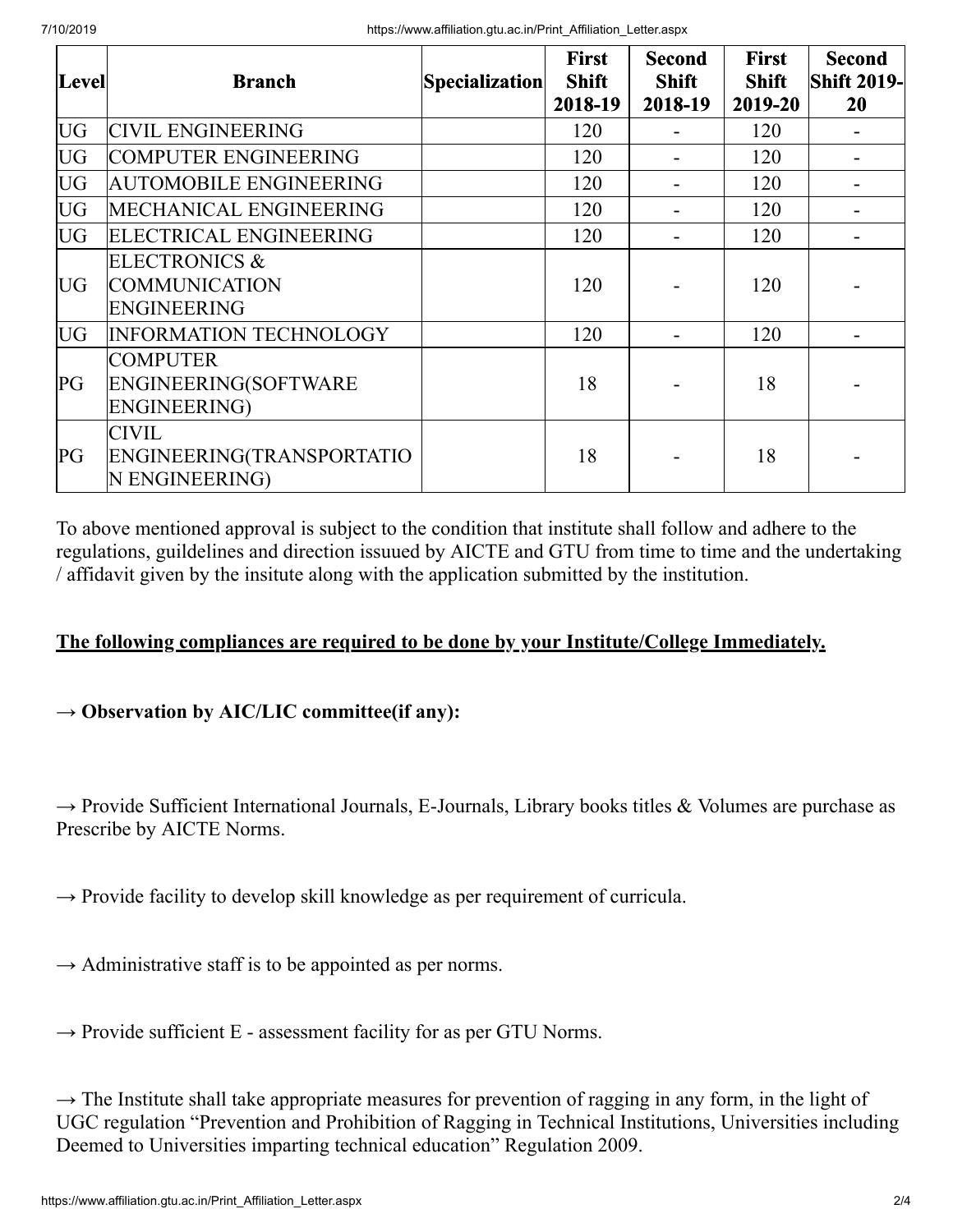$\rightarrow$  As per the instruction of UGC/AICTE/GOG/Admission Committee Gujarat, any institute cannot keep any original document of any students.

 $\rightarrow$  University may also conduct inspections with or without notifying the dates to verify specific complaints or non-representation, violation of norms and standards, mal-practices etc.

 $\rightarrow$  Principal must be endorsed by GTU.

 $\rightarrow$  Required faculty ratio based on program is as follows:

| Level | <b>Ratio</b> |
|-------|--------------|
| РG    | 01:12        |
| UG    | 01:20        |

 $\rightarrow$  Laboratory, workshops and other facilities must be available for all the UG & PG courses.

The above mentioned criteria will be considered from upcoming year and all institutes are instructed to seek prior permission from GTU before introduction of new programme, any change in existing programme and extension of affiliation in existing courses before applying to AICTE/COA/PCI/or any apex body. Those institutions who have not completed the deficiencies of the previous year LIC report, university authority will take action against the institute and shall put the institute under "No Admission Zone" for the entire set of courses in the next academic year even though approval is given by apex body.

Please note that University can take appropriate action according to the provision of the Gujarat act 20/2007 and issue appropriate affiliation letter Notification in case of non compliance of the deficiency.

## **♦ This order is issued with the approval of Hon'ble Vice-Chancellor.**

alle

**Dr.K.N.Kher**

**Registrar**

#### **Copy Submitted with repect to:-**

**The Principal Secretary** (Technical Education), Education Department, Block no-5,8th Floor, New Sachivalaya,Gandhinagar-382010.

**The Director,** Commissionerate of Technical Education, Wing-B, 6th floor, Karmayogi Bhavan,Gandhinagar.